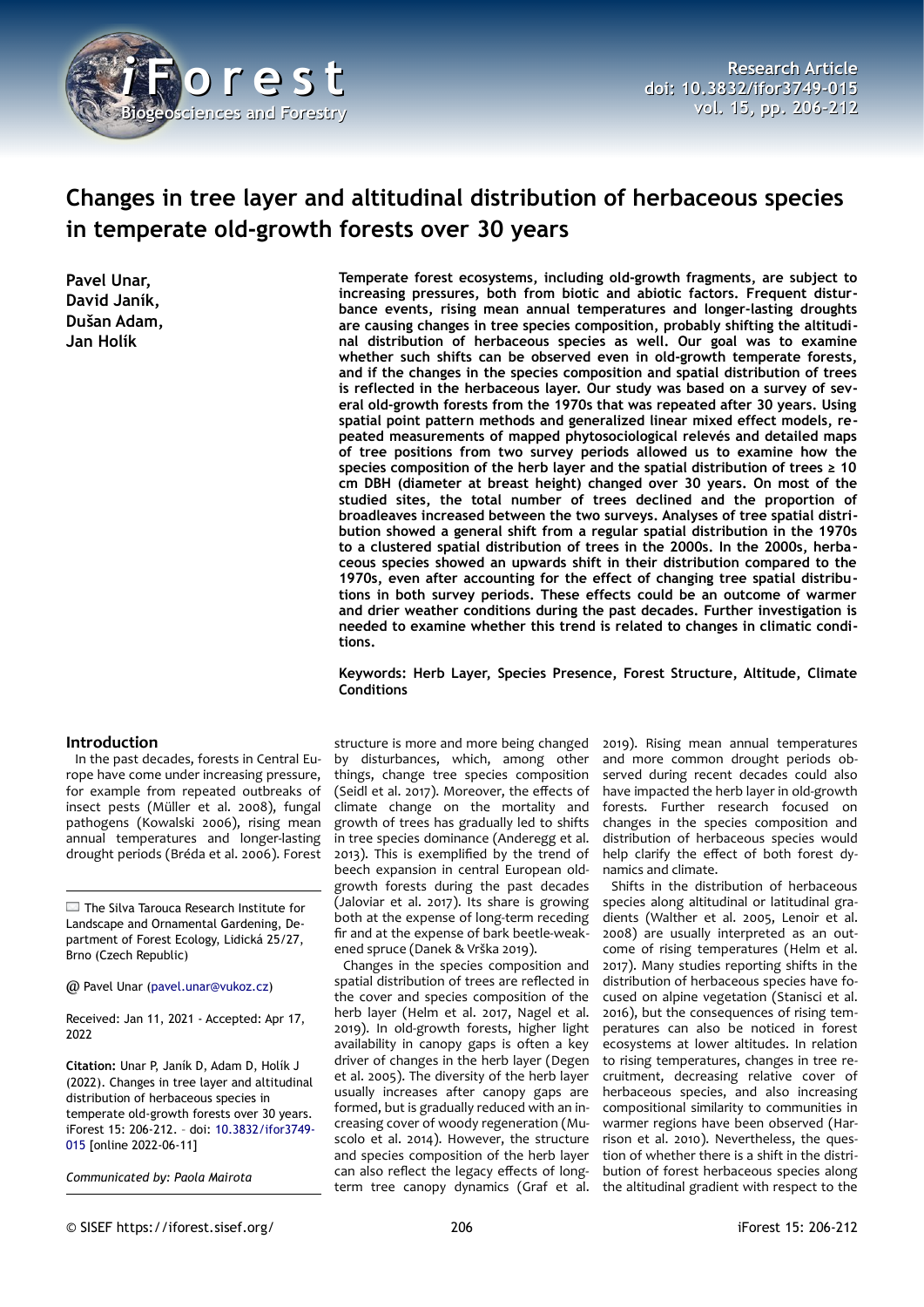<span id="page-1-0"></span>**Tab. 1** - Studied sites. (N): number of relevés.

| Locality    | Area<br>(ha) | Latitude<br>N | Longitude<br>E      | Altitude<br>(m a.s.l.) | N  | First<br>survey | Repeated<br>survey |
|-------------|--------------|---------------|---------------------|------------------------|----|-----------------|--------------------|
| Boubín      | 46.6         | 48°58′43″     | 13°48'43''          | 925-1107               | 23 | 1972            | 2006               |
| Milešice    | 8.9          | 48°59′05″     | $13°50'$ 21"        | 1070-1125              | 2  | 1972            | 2011               |
| Stožec      | 16.2         | 48°52'50"     | 13°50'06''          | 750-900                | 16 | 1974            | 2013               |
| Žákova hora | 17.5         | 49°39'70''    | 15°59'39"           | 752-800                | 22 | 1974            | 2011               |
| Žofín       | 74.2         | 48°39′58″     | $14^{\circ}47'78''$ | 730-837                | 42 | 1975            | 2008               |

spatial distribution of trees has not yet been sufficiently answered. We examined changes in the composition and spatial distribution of species in Central European old-growth forests over the past 30 years. The research questions were as follows: (i) did the composition and spatial distribution of trees change over the period of 30 years? (ii) Did herbaceous species shift upwards along the altitudinal gradient during the studied period? (iii) Could an upward shift in altitude be observed for herbaceous species, after controlling for co-occurring changes in the spatial distribution of the tree layer?

# **Methods**

#### *Data collection*

We used data from five natural forest sites in the Czech Republic belonging to the Hercynian and Bohemian-Moravian mountain region. Specifically, these included Boubín, Milešice, and Stožec in the Šumava mountains, Žofín in the Novohradské hory mountains and Žákova hora in the Českomoravská vrchovina highlands ([Tab.](#page-1-0) [1\)](#page-1-0).

All the studied sites have been unmanaged for decades. Cambisols are the predominant soils at these sites, with fragments of hydromorphic soils in Boubín and Žofín. Boubín, Stožec, Milešice, and Žofín are mostly north-east to north-west oriented with slopes of 5-25°. Žákova hora is south-west oriented with slopes up to 15°. Except for Milešice, beech dominates the studied sites with occurrences of either spruce or fir. Milešice represents a mountain spruce forest with rare occurrences of fir in the main canopy layer and beech in

the upper understorey. The sites are fenced, except for Stožec and Žákova hora. The mean annual precipitation is 740 mm and the mean annual temperature 6.1 °C in Žákova hora (Vrška et al. 2002). At the other sites, mean annual precipitation is about 800 mm and the mean annual temperature about 4-5 °C (Vrška et al. 2012). Mean annual temperature and precipitation in decades during the period of the survey, processed on the basis of data from Czech Hydrometeorological Institute ([https://www.chmi.cz](https://www.chmi.cz/)), are shown in [Tab. 2](#page-1-1).

All standing and lying tree stems ≥ 10 cm DBH were repeatedly mapped and identified to species level ([Tab. 3](#page-2-1) and Tab. S1-S5 in Supplementary material). The spatial distribution of trees in 50  $\times$  50 m plots was used for spatial point pattern analyses, with each plot concentric with a phytosociological relevé. The first large-scale measurements, including the establishment of phytosociological relevés, date back to the 1970s (Pruša 1985). The distribution of relevés respected the site-specific level of habitat heterogeneity. The relevés were circular with a diameter of 25 m. Detailed maps of standing and lying trees and phytosociological relevés were updated at the turn of the millennium (Vrška et al. 2012, Janík et al. 2016a, 2016b). The centres of phytosociological relevés were relocated in stem position maps. Based on the position of standing and lying tree stems, we could repeatedly localise the centres of phytosociological relevés with a precision of 1-2 m and thus minimize relocation error (Verheyen et al. 2018). In total, we used 105 plots, of which 42 were in Žofín, 23 in Boubín, 16 in Stožec, 22 in Žákova hora, and two in Milešice.

## *Data analysis*

A nonparametric Wilcoxon paired test for dependent samples was used to compare the number of coniferous and broadleaved trees in the 50  $\times$  50 m plots between the initial and repeated surveys. The difference in the proportion of coniferous and broadleaved trees between surveys was assessed with Fisher's exact test ([Tab. 4\)](#page-2-0). We used the pair correlation function to describe the changes in spatial patterns of trees over 30 years (Stoyan & Stoyan 1994). We compared the results of spatial analyses from the first 1970s and repeated 2000s surveys to examine whether the spatial distribution of trees had the potential to drive a possible shift in the distribution of herbaceous species along the altitudinal gradient. This function is defined by Stoyan & Penttinen (2000) as follows: "consider two infinitesimally small discs of areas *dx* and *dy* at distance *r*. Let *p*(*r*) denote the probability that each disc contains a point of the process". Then (eqn. 1):

$$
p(r) = \lambda \, 2 \, g(r) \, dx \, dy \tag{1}
$$

where *λ* is the density of trees. According to Law et al. (2009), the function *g*(*r*) is a normalised measure of how, on average, a plant perceives the density of other plants as it "looks out" over increasing distances *r* into the community in which it lives. The pair correlation function has a non-cumulative character; it uses annuli as distance classes. Under the assumption of a homogenous Poisson process, *g*(*r*) = 1. Values of *g*(*r*) larger than one indicate clustering, while values smaller than one indicate regularity (Illian et al. 2008). The pair correlation function *g*(*r*) was estimated for each plot  $(n = 105)$  within the interval 0.5-4.0 m in steps of 0.5 m. The nonparametric biascorrected and accelerated (BCa) confidence intervals (95%) based on 1000 bootstrap replications (Efron & Tibshirani 1993) were constructed for these mean *g*(*r*) values. The  $BC_a$  limits were given by the percentiles of the bootstrap distribution, which were related to acceleration and bias correction (Efron & Tibshirani 1993). To perform spatial analysis, the minimum tree density was 10 individuals per plot (Aldrich et al. 2003). Spatial analyses were conducted in R (R Core Team 2020), using

<span id="page-1-1"></span>**Tab. 2** - Mean annual temperature and precipitation in decades during the period of survey. Mean values for whole Czech Republic (CZ) and for regions where surveyed forests are located (South Bohemia, Czech-Moravian highlands) are shown. Processed on the basis of data from the Czech Hydrometeorological Institute ([https://www.chmi.cz\)](https://www.chmi.cz/).

| Parameter                       | Locality      | Period    |           |           |           |           |  |  |  |  |
|---------------------------------|---------------|-----------|-----------|-----------|-----------|-----------|--|--|--|--|
|                                 |               | 1970-1979 | 1980-1989 | 1990-1999 | 2000-2009 | 2010-2019 |  |  |  |  |
| Mean<br>temperature<br>(°C)     | CZ            | 7.36      | 7.33      | 7.97      | 8.39      | 8.71      |  |  |  |  |
|                                 | South Bohemia | 6.84      | 6.91      | 7.39      | 7.88      | 8.26      |  |  |  |  |
|                                 | Highlands     | 6.94      | 6.87      | 7.46      | 7.97      | 8.53      |  |  |  |  |
| Annual<br>precipitation<br>(mm) | CZ            | 655.8     | 668.9     | 659.6     | 703.9     | 657.5     |  |  |  |  |
|                                 | South Bohemia | 655.8     | 653.6     | 644.4     | 743.2     | 672.3     |  |  |  |  |
|                                 | Highlands     | 677.5     | 650.7     | 623.3     | 702.6     | 633.6     |  |  |  |  |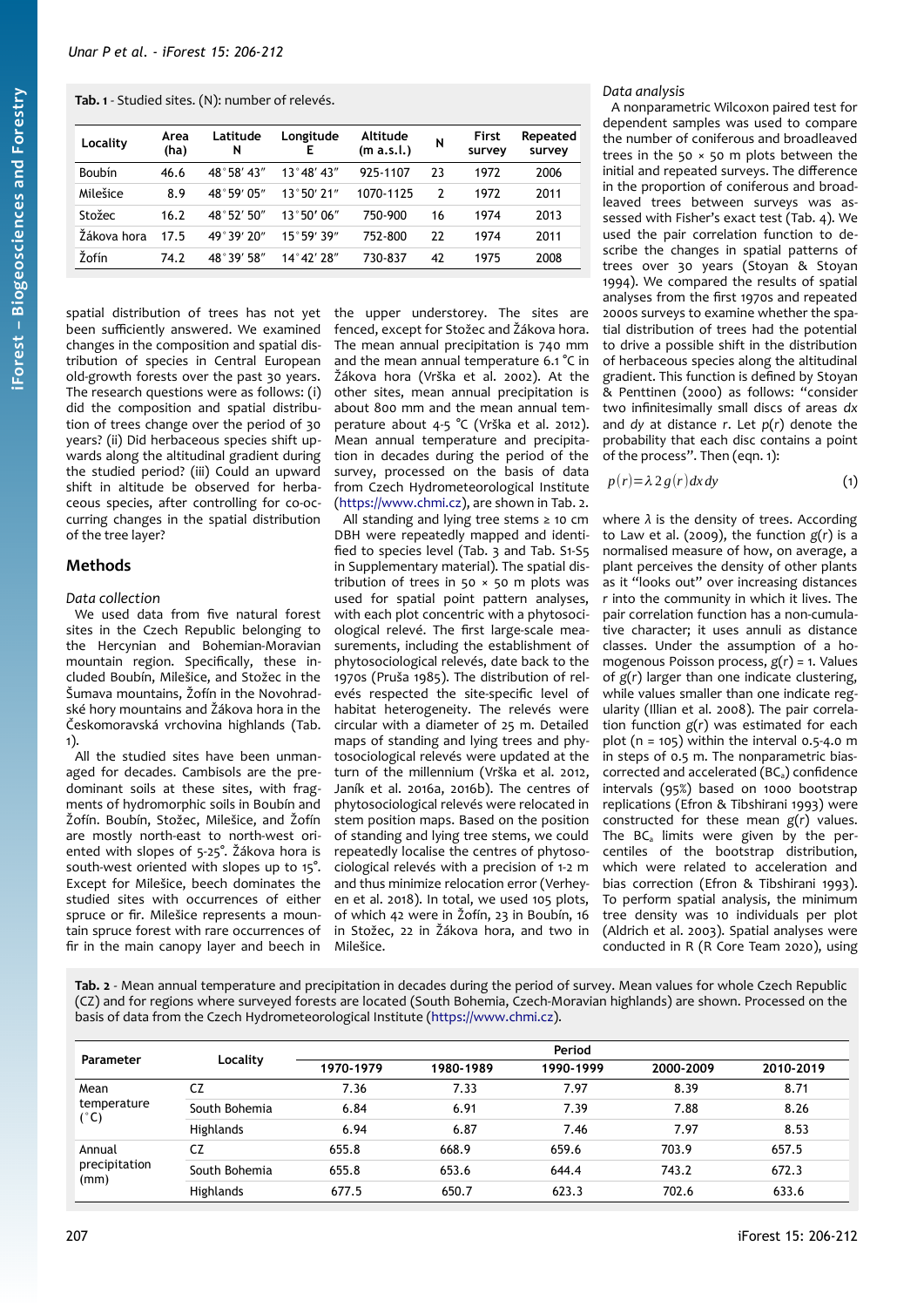<span id="page-2-1"></span>**Tab. 3** - Number and volume of living trees and volume of deadwood in studied localities, average cover of herb layer and number of species of herb layer recorded in relevés in the survey periods. More detail information about number and volume of living trees is provided in Supplementary material (Tab. S1-S5).

| Layer        | <b>DBH Class</b>                      | Parameter                               | <b>Boubin</b> |       | Milešice |       | Stožec |       | Žofín |       | Žákova hora |       |
|--------------|---------------------------------------|-----------------------------------------|---------------|-------|----------|-------|--------|-------|-------|-------|-------------|-------|
|              |                                       |                                         | 1972          | 2000  | 1972     | 2011  | 1974   | 2013  | 1975  | 2008  | 1974        | 2011  |
| Living       | $\geq 10$ cm                          | No. all living trees ha <sup>1</sup>    | 314.7         | 209.9 | 257.0    | 333.1 | 160.0  | 149.7 | 233.2 | 218.5 | 254.4       | 308.1 |
| trees        |                                       | No. deciduous trees ha <sup>-1</sup>    | 121.0         | 107.6 | 85.9     | 72.1  | 96.7   | 80.1  | 146.5 | 156.8 | 222.9       | 286.9 |
|              |                                       | No. coniferous trees ha <sup>-1</sup>   | 193.6         | 102.3 | 171.1    | 260.9 | 63.3   | 69.6  | 86.7  | 61.7  | 31.6        | 21.2  |
|              |                                       | Total volume $(m^3 \text{ ha}^1)$       | 547.0         | 674.1 | 330.3    | 632.8 | 671.6  | 648.1 | 622.6 | 539.6 | 375.5       | 666.6 |
| 10-39 cm     |                                       | No. all living trees ha <sup>1</sup>    | 236.0         | 107.6 | 205.3    | 214.7 | 58.1   | 72.5  | 145.6 | 152.1 | 200.6       | 208.6 |
|              |                                       | No. deciduous trees ha <sup>-1</sup>    | 96.8          | 60.3  | 72.7     | 30.5  | 26.0   | 29.5  | 110.5 | 117.6 | 186.4       | 202.4 |
|              |                                       | No. coniferous trees ha <sup>-1</sup>   | 139.2         | 47.3  | 132.6    | 184.2 | 32.1   | 43.1  | 35.1  | 34.5  | 14.1        | 6.2   |
|              |                                       | Total volume $(m^3 \text{ ha}^1)$       | 134.5         | 72.4  | 132.9    | 123.5 | 56.0   | 33.2  | 89.0  | 76.4  | 106.1       | 121.6 |
|              | 40-79 cm                              | No. all living trees ha <sup>1</sup>    | 72.0          | 89.4  | 50.0     | 111.3 | 92.7   | 56.0  | 77.2  | 53.3  | 50.3        | 89.9  |
|              |                                       | No. deciduous trees ha <sup>-1</sup>    | 24.0          | 45.9  | 13.2     | 41.1  | 65.9   | 35.6  | 32.7  | 33.0  | 34.1        | 78.2  |
| $\geq 80$ cm | No. coniferous trees ha <sup>-1</sup> | 47.9                                    | 43.5          | 36.8  | 70.2     | 26.8  | 20.4   | 44.4  | 20.3  | 16.2  | 11.6        |       |
|              | Total volume $(m^3 \text{ ha}^1)$     | 333.8                                   | 456.1         | 183.4 | 447.7    | 496.2 | 327.0  | 400.1 | 294.9 | 227.2 | 430.3       |       |
|              | No. all living trees ha <sup>1</sup>  | 6.6                                     | 12.8          | 1.7   | 7.1      | 9.3   | 21.2   | 10.4  | 13.1  | 3.6   | 9.6         |       |
|              |                                       | No. deciduous trees ha <sup>-1</sup>    | 0.2           | 1.4   | 0.0      | 0.6   | 4.8    | 15.1  | 3.3   | 6.2   | 2.3         | 6.2   |
|              |                                       | No. coniferous trees ha <sup>-1</sup>   | 6.5           | 11.5  | 1.7      | 6.5   | 4.4    | 6.1   | 7.1   | 6.9   | 1.2         | 3.4   |
|              |                                       | Total volume $(m^3 \text{ ha}^1)$       | 78.7          | 145.5 | 13.9     | 61.6  | 119.3  | 287.9 | 133.4 | 168.4 | 86.4        | 192.0 |
| Deadwood     |                                       | No. of deadwood (pcs ha <sup>-1</sup> ) | 111.6         | 153.9 | 40.5     | 126.9 | 14.7   | 86.0  | 32.2  | 122.4 | 42.0        | 68.2  |
|              |                                       | Volume of deadwood $(m^3 \text{ ha}^1)$ | 147.8         | 364.6 | 75.9     | 171.7 | 51.0   | 183.3 | 111.9 | 355.1 | 101.2       | 149.6 |
| Herb layer - |                                       | Average cover (%)                       | 66            | 53    | 70       | 10    | 77     | 65    | 76    | 51    | 66          | 28    |
|              |                                       | No. of recorded species                 | 48            | 64    | 20       | 15    | 34     | 70    | 70    | 97    | 42          | 47    |

the library "spatstat" (Baddeley & Turner 2005). The library "bootstrap" (Efron & Tibshirani 1993) was used for the construction of BCa confidence intervals.

We applied two generalized linear mixed models with a binomial error distribution and logit link function (Bolker et al. 2009) to investigate the effects of altitude, survey period, spatial distribution of trees and the interaction of altitude and survey period on the probability of species presence. In the case of the herb layer, presence-absence data were used for analyses. Our main focus was on the interaction of altitude and survey period, because its positive/negative effect indicates that species tend to occur at a higher/lower altitude in the 2000s compared to the 1970s. In the first model, phytosociological relevé, site and species were used as random intercepts to account for variation in the baseline probability of species presence among relevés, sites and species (random intercepts model). We did not include the Milešice site in these analyses due to the low number of plots found at this site. The probability of presence  $p_{iks}$  of species *j* in relevé *k* and site *s* was modelled as follows  $(\rho$ qn.  $\rho)$ :

$$
\log\left(\frac{p_{jks}}{1-p_{jks}}\right) = \beta_0 + \beta_1 A_{jks} + \beta_2 P_{jks} + \beta_3 (A_{jks} \times P_{jks}) + \beta_4 T_{jks} + \mu_k + \mu_s
$$
 (2)

where  $\beta_0$  is the global intercept,  $\beta_1$ ,  $\beta_2$ ,  $\beta_3$ and  $\beta_4$  the effect of altitude (A), survey period (P), the interaction of altitude and survey period (A×P), and spatial distribution of trees (T), respectively. Parameters  $\mu_i$ ,  $\mu_k$ and  $\mu$ <sub>s</sub> represent the random intercepts of species, relevé, and site, respectively. Because the effects of altitude, survey period and their interaction were not allowed to vary among species, this model was used to examine the mean response of any species in the community to these variables (community-wide response). The model represented a baseline against which we compared the second more complex model.

In the second model, we added speciesspecific random slopes to  $\beta_1$ ,  $\beta_2$  and  $\beta_3$ , which, in contrast to the previous model, allowed each species to vary in its response to altitude, survey period, and their interaction (random slopes model). It was specified as follows (eqn. 3):

$$
\log \left( \frac{p_{jks}}{1 - p_{jks}} \right) = \beta_0 + \beta_{1j} A_{jks} + \beta_{2j} P_{jks} + \beta_{3j} (A_{jks} \times P_{jks})
$$
 (3)  
+  $\beta_4 T_{jks} + \mu_j + \mu_k + \mu_s$ 

where  $\beta_1$ -  $\beta_3$  were allowed to vary among species.

The performance of these two model types (random intercepts *vs.* random slopes models) was compared with a likelihood ratio test (Bolker et al. 2009). If the pvalue of the likelihood ratio test was less than 0.05, we considered species to vary

<span id="page-2-0"></span>**Tab. 4** - Changes in tree layer between surveyed periods. The total number of trees ≥ 10 cm DBH in 50  $\times$  50 m plots recorded at all sites in two survey periods. The proportion of coniferous (con<sub>70</sub>, con<sub>00</sub>) and broadleaved (leaf<sub>70</sub>, leaf<sub>00</sub>) trees and the results of Fisher's exact test comparing the proportion of coniferous and broadleaved between the first and repeated surveys are given.

| Parameter                 | <b>Boubin</b> | Milešice | <b>Stožec</b> | Žákova<br>hora | Žofín    |
|---------------------------|---------------|----------|---------------|----------------|----------|
| No. of trees 1970         | 1237          | 229      | 637           | 1462           | 1758     |
| No. of trees 2000         | 785           | 238      | 548           | 1458           | 1529     |
| $con_{70}(%)$             | 62            | 61       | 41            | 10             | 23       |
| $con_{00}$ $(\%)$         | 48            | 69       | 41            | 6              | 9        |
| leaf <sub>70</sub> $(\%)$ | 38            | 39       | 59            | 90             | 77       |
| $leaf_{00}$ (%)           | 52            | 31       | 59            | 94             | 91       |
| Fisher's P value          | 0.0002        | ns       | ns            | 0.001          | < 0.0001 |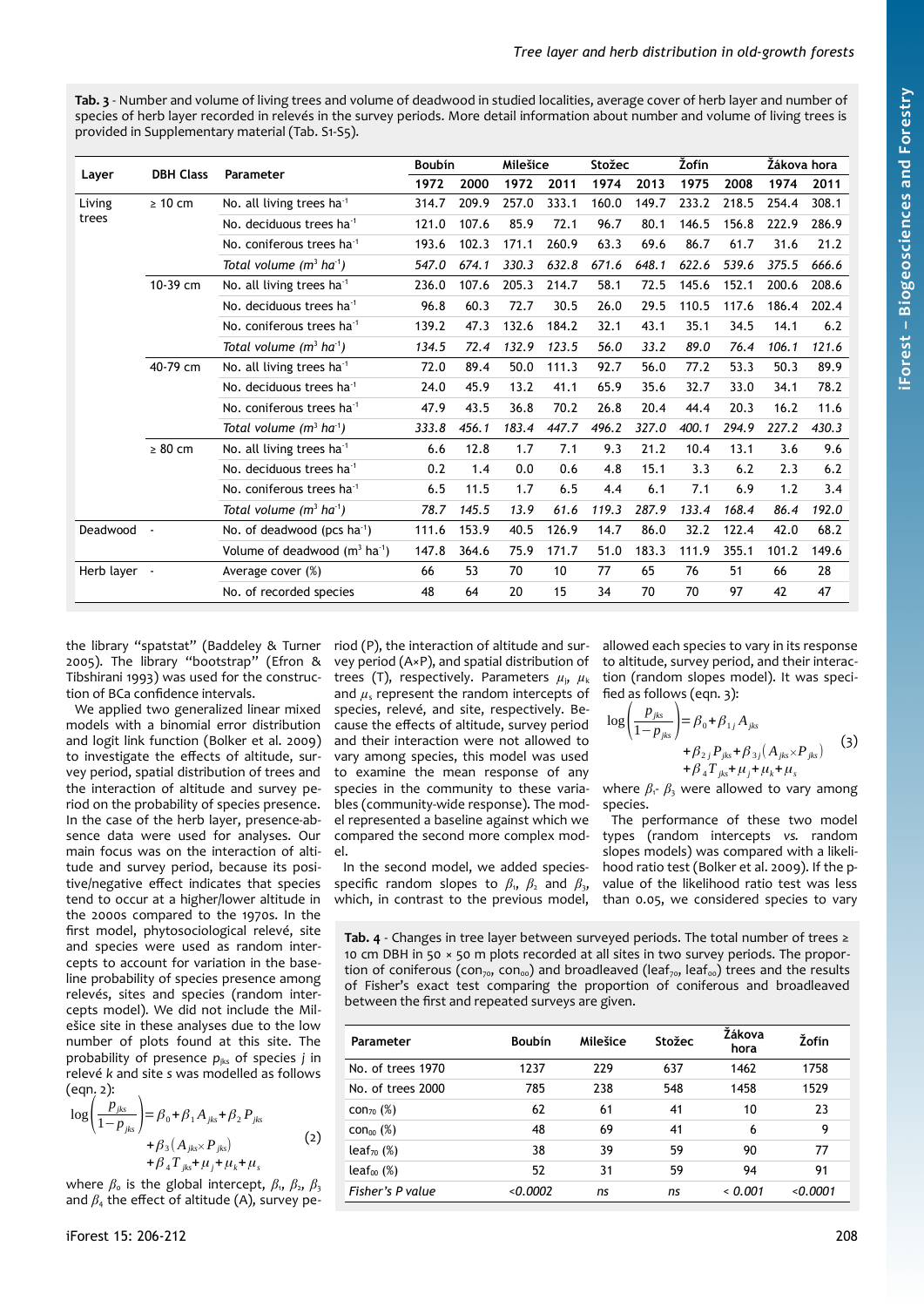

<span id="page-3-0"></span>**Fig. 1** - Comparison of tree spatial patterns based on the pair correlation function g(r) in the 1970s (a) and the 2000s (b). Solid lines [ $g_{\text{mean}}(r)$ ] show the mean values from 105 plots. Dashed lines (95% BC<sub>a</sub> limits) show the 95% nonparametric bias-corrected and accelerated confidence intervals based on 1000 bootstrap replications for the mean values of  $g_{\text{mean}}(r)$ . Dotted lines  $[g_{\text{theo}}(r)]$  show the theoretical value of complete spatial randomness. If the value of the lower 95% BC<sub>a</sub> limit is larger than  $g_{\text{theo}}(r)$  then the trees show clustering at the respective distances. If the value of the upper 95% BC<sub>a</sub> limit is smaller than  $g_{\text{theo}}(r)$  then the trees show a regular distribution at the respective distances. The variable "r(m)" refers to distance.

significantly in response to altitude, survey period, and their interaction. With a special focus on the interaction, we evaluated the average species-specific response to the interaction (average  $β_{3j}$ ) and species-specific random slopes associated with the interaction (individual  $β_{3j}$ ). Coefficients above/below zero indicate that species tended to occur at higher/lower altitudes in the 2000s compared to the 1970s.

In both models, we included 28 herbaceous species which were common to all sites: *Actaea spicata, Athyrium filix-femina, Avenella flexuosa, Calamagrostis villosa, Circaea alpina, Deschampsia cespitosa, Dryopteris carthusiana, Dryopteris filix-mas, Equisetum sylvaticum, Galeobdolon montanum, Galium odoratum, Geranium robertianum, Gymnocarpium dryopteris, Homogyne alpina, Impatiens noli-tangere, Milium effusum, Oxalis acetosella, Paris quadrifolia, Petasites albus, Phegopteris connectilis, Prenanthes purpurea, Rubus idaeus, Sanicula europaea, Senecio ovatus, Stellaria nemorum, Urtica*

*dioica, Vaccinium myrtillus, Viola reichenbachiana*. Owing to variation in altitude among sites, we standardized this variable within sites by subtracting the site-specific mean and dividing by one standard deviation. The spatial distribution of trees on the 50 × 50 m plots associated with each relevé was represented by the value of the pair correlation function (Baddeley et al. 2015). It can be considered a proxy for the relative level of tree clustering in our models, with lower and higher values indicating relatively weaker and stronger tree clustering, respectively. Because the pair correlation functions indicated non-random spatial distribution of trees up to a distance of 1 m in survey periods, we separately used the values of the pair correlation function estimated at distances of 0.5 and 1 m in preliminary models with random intercepts. We compared the models with different distances and selected a distance of 0.5 m showing the lowest Akaike's Information Criterion for the final models (Burnham & Anderson 2002). Generalized linear mixed models were fitted in R v. 4.0.2 (R Core Team 2020) using the library "lme4" v. 1.1-23 (Bates et al. 2015).

## **Results**

The total number of trees  $\geq$  10 cm DBH per plot was significantly higher in the 1970s than the 2000s, based on the results of the Wilcoxon paired test for dependent samples ( $P = 0.00002$ ). This was because the total number of coniferous trees per plot was significantly lower in the 2000s than 30 years before (Wilcoxon paired test: P < 0.0001). In contrast, the total number of broadleaved trees did not vary between the survey periods. As shown by the results of the Fisher's exact test, the proportion of broadleaved and coniferous trees significantly differed in Žofín, Boubín and Žákova hora [\(Tab. 4\)](#page-2-0). Analyses of tree spatial patterns on 105 plots showed a general shift to more clustered patterns from the 1970s to the 2000s ([Fig. 1\)](#page-3-0). In the 1970s, the trees



<span id="page-3-1"></span>**Fig. 2** - The effects of altitude, survey period (Period, P), spatial distribution of trees (Trees, T) and the interaction of altitude and survey period (Altitude  $\times$  Period, A  $\times$  P) on the probability of species presence based on the results of the random slopes model. Altitude was standardised within sites by subtracting the site-specific mean altitude and dividing by one site-specific standard deviation. The spatial distribution of trees is represented by relevé-specific values of the pair correlation function estimated at a distance of 0.5 m. Solid symbols denote statistically significant effects with *p* < 0.05.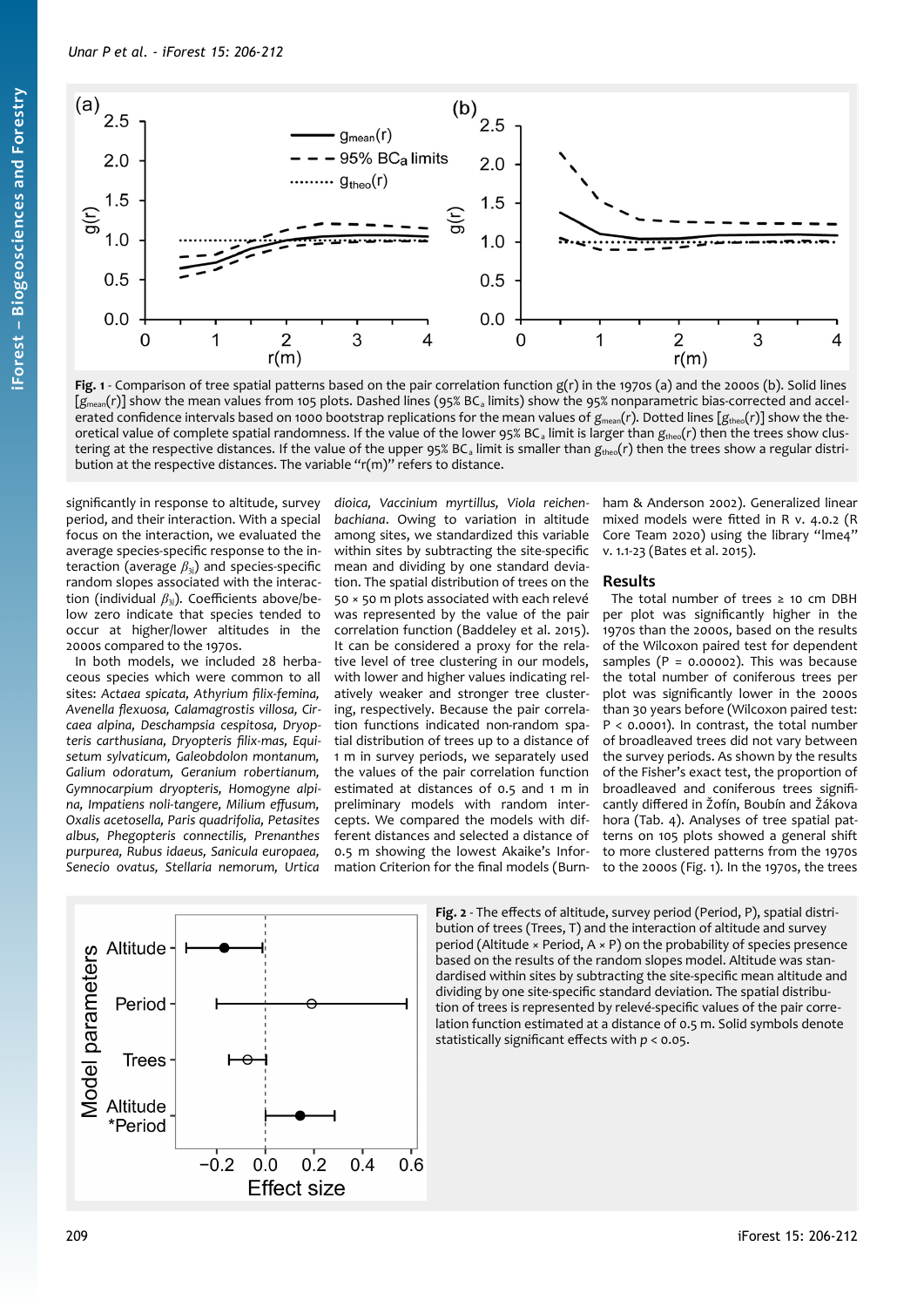largely showed a regular distribution up to a distance of 1 m and then a clustered distribution. In the 2000s, tree spatial patterns were clustered up to distances of 0.5 m. Signs of regularity completely disappeared.

By comparing the random intercepts and random slopes models with a likelihood ratio test, the random slopes model showed better fit (df = 9,  $\chi^2$  = 363.01, p < 0.001), demonstrating that species significantly varied in response to altitude, survey period and their interaction. Based on the results of this random slopes model, the probability of species presence was on average negatively related to altitude and positively related to the interaction between altitude and survey period [\(Fig. 2\)](#page-3-1). Although non-significant, the probability of species presence was also reduced by the effect of tree clustering [\(Fig. 2](#page-3-1)). On average, the effect of altitude increased the probability of species presence in the 2000s compared to the 1970s ([Fig. 3\)](#page-4-1). This interactive effect varied among species, with almost 80% of species showing that the probability of their presence decreased more strongly with altitude in the 1970s than in the 2000s [\(Fig. 4\)](#page-4-0).

## **Discussion**

It is clear that the number of trees on studied plots was lower at the beginning of the new millennium than in the 1970s ([Tab.](#page-2-0) [4](#page-2-0)). This could be explained by the decline of conifers owing to bark beetle outbreaks, natural forest dynamics (Král et al. 2010), or natural gap dynamics driven by the mortality and falls of individual trees or small tree groups (Kenderes et al. 2009). Possibly the intermediate-scale windstorm events of Kyrill (2007) and Emma (2008) also played a crucial role. The recruitment of tree seedlings will likely increase the number of trees with DBH  $\geq$  10 cm in the future, as was the case with declines of silver fir being gradually replaced by European beech in Western Carpathian natural forests (Vrška et al. 2009).

In line with our findings, the proportion of European beech has rapidly increased over approximately the same time span in many Central European old-growth forests (Vrška et al. 2009, Janík et al. 2016a, 2016b). The long-term replacement of silver fir by expanding beech has been explained by changes in forest management practices (Vrška et al. 2009), pressure from insect pests (Saniga 1999), or fungal pathogens (Szwagrzyk & Szewczyk 2001), and by the sensitivity of fir to changes in abiotic factors (Lebourgeois et al. 2010). Greater pressure on *Abies alba* from forest game can also play a role here, even though most of the studied localities are fenced. Moreover, juvenile beech trees naturally form the understory in many spruce stands (Janík et al. 2016b), which are often exposed to repeated outbreaks of bark beetles. With the exception of wet sites, the new tree generation is mostly dominated



<span id="page-4-1"></span>**Fig. 3** - The interactive effects of altitude and survey period on the probability of species presence based on the results of the random slopes model. The predicted probabilities with 95% confidence intervals are displayed. Altitude (Altitude<sub>scaled</sub>) was standardised within sites by subtracting the site-specific mean altitude and dividing by one site-specific standard deviation.

by beech in these post-disturbance areas. The replacement of tree species is thus considerably accelerated by the effects of disturbances, thereby allowing for faster adaptation of forests to changing conditions (Thom et al. 2017). Ongoing changes in the tree layer are also in line with our findings on tree spatial distributions in both survey periods. The regular spatial distribution of trees in the 1970s indicates that density-dependent processes, such as long-term competitive interactions, were important for the formation of tree spatial distributions. Conversely, we found a clustered spatial distribution of trees 30 years after the first survey in the 1970s, which can be attributed to the recruitment of new trees released by the fall of individual

trees and/or groups of trees from the aging tree generation (Getzin et al. 2008, Lutz et al. 2014).

Thinning of the tree canopy layer indicated by clustered tree distribution (Thom et al. 2020) mostly gives rise to conditions that are favourable for herbaceous species with requirements for higher light availability in the understorey. Gap dynamics and related changes in light availability are often mentioned as key drivers of changes in the understorey (Baeten et al. 2009, Naaf & Wulf 2010). On the other hand, some changes of the herb layer can be independent of changes in forest structure (Helm et al. 2017). An example could be an upward shift of herbaceous species along the altitudinal gradient as one of the outcomes



<span id="page-4-0"></span>**Fig. 4** - Distribution of interactive effects of altitude and survey period on the probability of species presence based on the results of the random slopes model. Histogram bars are based on species-specific regression coefficients (random slopes) for 28 herbaceous species. Bars to the right of the solid zero line indicate species that occur at higher altitude in the 2000s compared to the 1970s. The average species-specific response (coefficient) to the interactive effect of altitude and survey period is indicated by the red dashed line.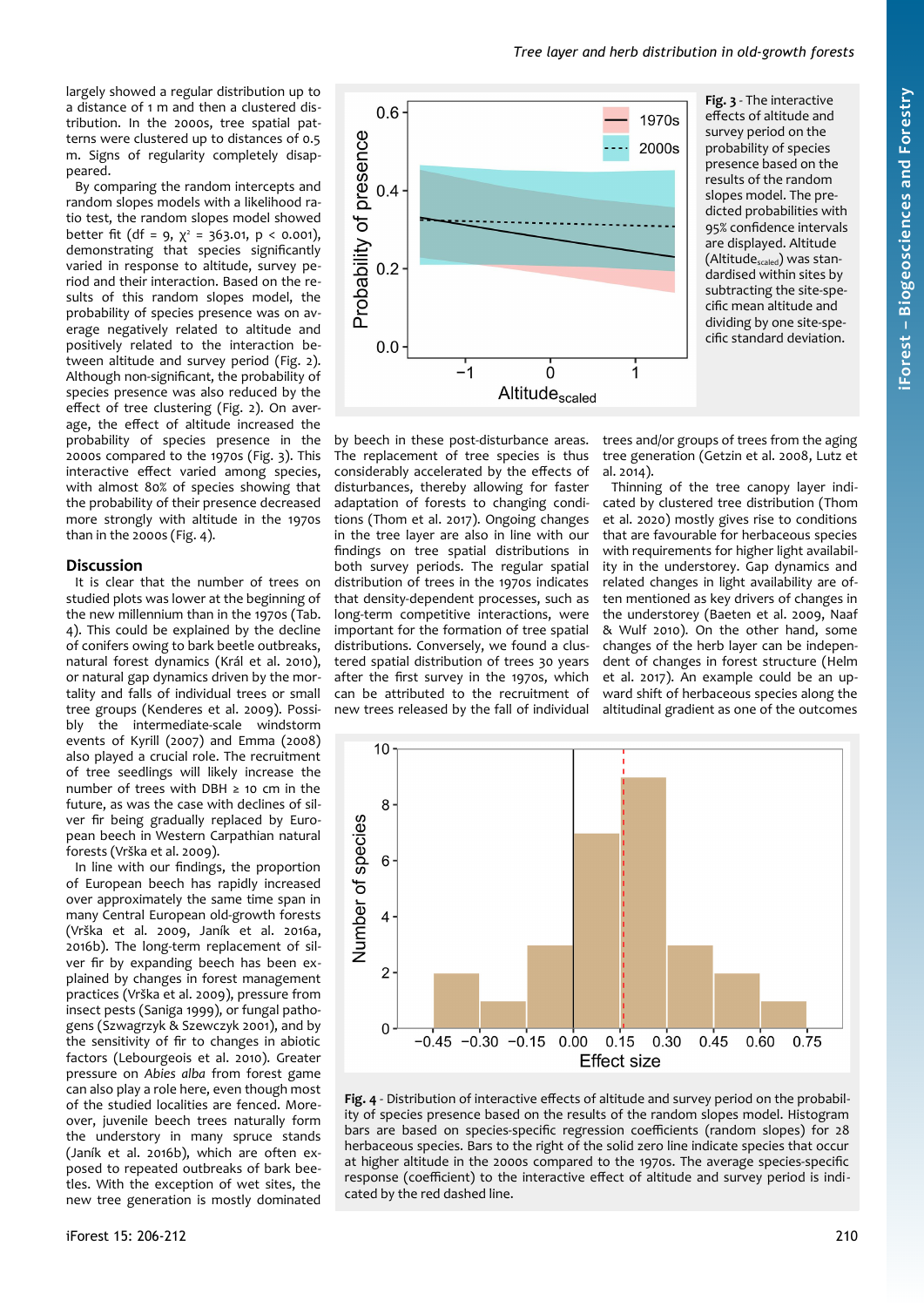of rising temperatures and lower precipitation (Lenoir et al. 2008). However, it may be difficult to detect in temperate forests. The effect of changing climatic conditions can be reduced depending on the presence/absence of an upper understorey (Zellweger et al. 2020) and thermophilous plants can be dramatically suppressed due to shading by the tree canopy (De Frenne et al. 2015). Our findings show an increase in the probability of species presence at higher altitudes in the 2000s compared to the 1970s, which could indicate a shift in species distribution along the altitudinal gradient. From this perspective, it is interesting that the number of herbaceous species showing this relationship was almost 80%. Because we accounted for the effect of tree spatial distribution on species presence/absence in both survey periods, we suspect that the observed shift in the distribution of herbaceous species along the altitudinal gradient is not directly related to temporal changes in forest structure and light conditions in the understorey (Hanson & Lorimer 2007). Other biotic and environmental conditions such as light availability, precipitation and the density of juvenile woody individuals deserve further attention in future studies for the evaluation of temporal changes in the altitudinal distribution of herbaceous species.

A changing distribution of plant species along the altitudinal gradient has been associated with climate change at both regional and global scales (Walther et al. 2005). Although this cannot be directly concluded based on our findings, we demonstrate that the tree and herb layers have changed in a way that may be indicative of ongoing climate-related changes. We also show that the drivers of the distribution of herbaceous species may not be directly related to the spatial distribution of trees, and that the shifts in the distribution of herbaceous species along the altitudinal gradient can also be observed in temperate forests. Whether this is only a temporary phenomenon or rather a long-term trend needs to be examined in future studies

# **Conclusion**

We have shown that changes in the tree layer over the 30 year period indicate a shift towards a more complex forest structure and the gradual replacement of conifers by broadleaved tree species, especially beech. We also show that herbaceous species tended, on average, to occur at higher altitudes 30 years after the initial survey in the 1970s. This relationship was observed for almost 80 % of the studied herbaceous species, even when accounting for the spatial distribution of trees in both survey periods. This was mainly related to shade-tolerant species, which are usually independent of the distribution, size of canopy openings and of early-succession stages of forest communities following disturbance events.

# **Acknowledgements**

This research was supported by the Czech Science Foundation, project 20- 17282S and by the institutional subsidy of Ministry of Education, Youth and Sports of the Czech Republic.

## **References**

- Aldrich PR, Parker GR, Ward JS, Michler CH (2003). Spatial dispersion of trees in an oldgrowth temperate hardwood forest over 60 years of succession. Forest Ecology and Management 180: 475-491. - doi: [10.1016/S0378-1127](https://doi.org/10.1016/S0378-1127(02)00612-6) [\(02\)00612-6](https://doi.org/10.1016/S0378-1127(02)00612-6)
- Anderegg WR, Kane JM, Anderegg LD (2013). Consequences of widespread tree mortality triggered by drought and temperature stress. Nature Climate Change 3: 30-36. - doi: [10.1038/](https://doi.org/10.1038/nclimate1635) [nclimate1635](https://doi.org/10.1038/nclimate1635)
- Baddeley A, Turner R (2005). Spatstat: an R package for analysing spatial point patterns. Journal of Statistical Software 12: 1-42. - doi: [10.18637/jss.v012.i06](https://doi.org/10.18637/jss.v012.i06)
- Baddeley A, Rubak E, Turner R (2015). Spatial point patterns: methodology and applications with R. Chapman and Hall/CRC, Boca Raton, FL, USA, pp. 828. [online] URL: [http://books.goo](http://books.google.com/books?id=rGbmCgAAQBAJ) [gle.com/books?id=rGbmCgAAQBAJ](http://books.google.com/books?id=rGbmCgAAQBAJ)
- Bates D, Mächler M, Bolker B, Walker S (2015). fitting linear mixed-effects models using lme4. Journal of Statistical Software 67: 1-48. - doi: [10.18637/jss.v067.i01](https://doi.org/10.18637/jss.v067.i01)
- Baeten L, Bauwens B, De Schrijver A, De Keersmaeker L, Van Calster H, Vandekerkhove K, Roelandt B, Beeckman H, Verheyen K (2009). Herb layer changes (1954-2000) related to the conversion of coppice-with-standards forest and soil acidification. Applied Vegetation Science 12: 187-197. - doi: [10.1111/j.1654-109X.2009.0](https://doi.org/10.1111/j.1654-109X.2009.01013.x) [1013.x](https://doi.org/10.1111/j.1654-109X.2009.01013.x)
- Bolker BM, Brooks ME, Clark CJ, Geange SW, Poulsen JR, Stevens MHH, White JSS (2009). Generalized linear mixed models: a practical guide for ecology and evolution. Trends in Ecology and Evolution 24: 127-135. - doi: [10.1016/j.](https://doi.org/10.1016/j.tree.2008.10.008) [tree.2008.10.008](https://doi.org/10.1016/j.tree.2008.10.008)
- Bréda N, Huc R, Granier A, Dreyer E (2006). Temperate forest trees and stands under severe drought: a review of ecophysiological responses, adaptation processes and long-term consequences. Annals of Forest Science 63: 625-644. - doi: [10.1051/forest:2006042](https://doi.org/10.1051/forest:2006042)
- Burnham K, Anderson D (2002). Model selection and multimodel inference: a practical information-theoretic approach  $(z<sup>nd</sup>$  edn). Springer, New York, USA, pp. 488.
- Danek P, Vrška T (2019). Four decades of the coexistence of beech and spruce in a Central European old-growth forest. Which succeeds on what soils and why? Plant and Soil 437 (1): 257- 272. - doi: [10.1007/s11104-019-03968-4](https://doi.org/10.1007/s11104-019-03968-4)
- De Frenne P, Rodríguez-Sánchez F, De Schrijver AN, Coomes DA, Hermy M, Vangansbeke P, Verheyen K (2015). Light accelerates plant responses to warming. Nature Plants 1: 1-3. - doi: [10.1038/nplants.2015.110](https://doi.org/10.1038/nplants.2015.110)
- Degen T, Devillez F, Jacquemart AL (2005). Gaps promote plant diversity in beech forests (*Luzulo-Fagetum*), North Vosges, France. Annals of Forest Science 62: 429-440. - doi: [10.1051/forest:](https://doi.org/10.1051/forest:2005039) [2005039](https://doi.org/10.1051/forest:2005039)

Efron B, Tibshirani RJ (1993). An introduction to the bootstrap. Chapman and Hall, New York, USA, pp. 456. [online] URL: [http://cindy.infor](http://cindy.informatik.uni-bremen.de/cosy/teaching/CM_2011/Eval3/pe_efron_93.pdf) [matik.uni-bremen.de/cosy/teaching/CM\\_2011/Ev](http://cindy.informatik.uni-bremen.de/cosy/teaching/CM_2011/Eval3/pe_efron_93.pdf) [al3/pe\\_efron\\_93.pdf](http://cindy.informatik.uni-bremen.de/cosy/teaching/CM_2011/Eval3/pe_efron_93.pdf)

- Getzin S, Wiegand T, Wiegand K, He F (2008). Heterogeneity influences spatial patterns and demographics in forest stands. Journal of Ecology 96: 807-820. - doi: [10.1111/j.1365-2745.2008.](https://doi.org/10.1111/j.1365-2745.2008.01377.x) [01377.x](https://doi.org/10.1111/j.1365-2745.2008.01377.x)
- Graf W, Kleinn C, Schall P, Nauss T, Detsch F, Magdon P (2019). Analyzing the relationship between historic canopy dynamics and current plant species diversity in the herb layer of temperate forests using long-term Landsat time series. Remote Sensing of Environment 232: 111305. - doi: [10.1016/j.rse.2019.111305](https://doi.org/10.1016/j.rse.2019.111305)
- Hanson JJ, Lorimer CG (2007). Forest structure and light regimes following moderate wind storms: Implications for multi-cohort management. Ecological Applications 17: 1325-1340. doi: [10.1890/06-1067.1](https://doi.org/10.1890/06-1067.1)
- Harrison S, Damschen EI, Grace JB (2010). Ecological contingency in the effects of climatic warming on forest herb communities. Proceedings of the National Academy of Sciences USA 107: 19362-19367. - doi: [10.1073/pnas.10068231](https://doi.org/10.1073/pnas.1006823107) [07](https://doi.org/10.1073/pnas.1006823107)
- Helm N, Essl F, Mirtl M, Dirnböck T (2017). Multiple environmental changes drive forest floor vegetation in a temperate mountain forest. Ecology and Evolution 7: 2155-2168. - doi: [10.100](https://doi.org/10.1002/ece3.2801) [2/ece3.2801](https://doi.org/10.1002/ece3.2801)
- Illian JB, Penttinen A, Stoyan H, Stoyan D (2008). Statistical analysis and modelling of spatial point patterns. John Wiley and Sons, Chichester, UK, pp. 560. [online] URL: [http://books.](http://books.google.com/books?id=_U6BER2stYsC) [google.com/books?id=\\_U6BER2stYsC](http://books.google.com/books?id=_U6BER2stYsC)
- Jaloviar P, Saniga M, Kucbel S, Pittner J, Vencurik J, Dovciak M (2017). Seven decades of change in a European old-growth forest following a stand-replacing wind disturbance: a long-term case study. Forest Ecology and Management 399: 197-205. - doi: [10.1016/j.foreco.2017.05.036](https://doi.org/10.1016/j.foreco.2017.05.036)
- Janík D, Adam D, Hort L, Král K, Samonil P, Unar P, Vrska T (2016a). Breaking through beech: a three-decade rise of sycamore in old-growth European forest. Forest Ecology and Management 366: 106-117. - doi: [10.1016/j.foreco.2016.](https://doi.org/10.1016/j.foreco.2016.02.003) [02.003](https://doi.org/10.1016/j.foreco.2016.02.003)
- Janík D, Král K, Adam D, Hort L, Samonil P, Unar P, Vrška T, McMahon S (2016b). Tree spatial patterns of *Fagus sylvatica* expansion over 37 years. Forest Ecology and Management 375: 134-145. - doi: [10.1016/j.foreco.2016.05.017](https://doi.org/10.1016/j.foreco.2016.05.017)
- Kenderes K, Král K, Vrška T, Standovár T (2009). Natural gap dynamics in a Central European mixed beech-spruce-fir old-growth forest. Ecoscience 16: 39-47. - doi: [10.2980/16-1-3178](https://doi.org/10.2980/16-1-3178)
- Kowalski T (2006). *Chalara fraxinea* sp. nov. associated with dieback of ash (*Fraxinus excelsior*) in Poland. Forest Pathology 36: 264-270. - doi: [10.1111/j.1439-0329.2006.00453.x](https://doi.org/10.1111/j.1439-0329.2006.00453.x)
- Král K, Vrška T, Hort L, Adam D, Samonil P (2010). Developmental phases in a temperate natural spruce-fir-beech forest: determination by a supervised classification method. European Journal of Forest Research 129: 339-351. - doi: [10.1007/s10342-010-0361-8](https://doi.org/10.1007/s10342-010-0361-8)
- Law R, Illian J, Burslem DFR, Gratzer G, Gunatilleke CVS, Gunatilleke IAUN (2009). Ecological